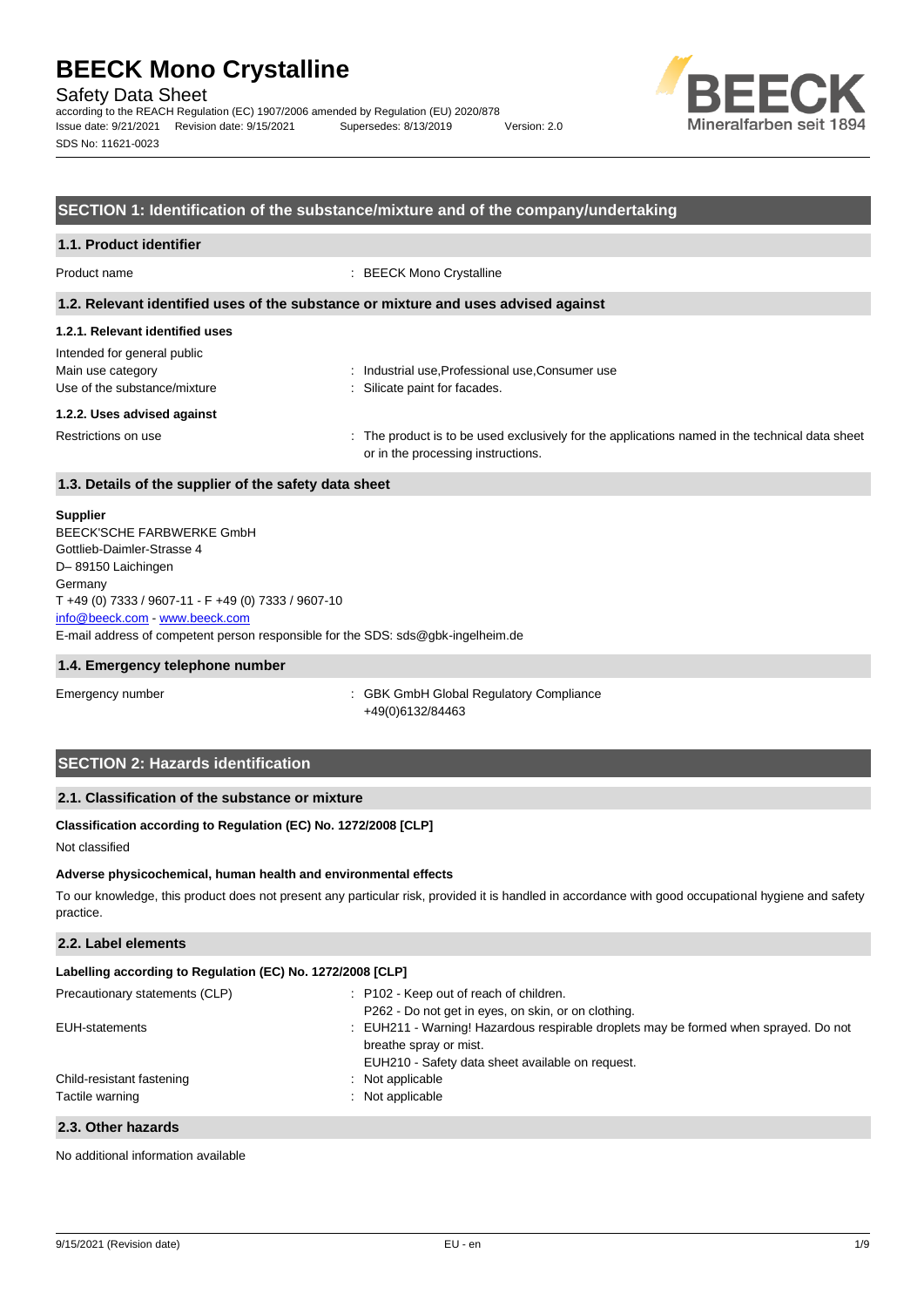Safety Data Sheet

according to the REACH Regulation (EC) 1907/2006 amended by Regulation (EU) 2020/878 SDS No: 11621-0023



## **SECTION 3: Composition/information on ingredients**

## **3.1. Substances**

Not applicable

## **3.2. Mixtures**

| Name             | <b>Product identifier</b>  | %              | <b>Classification according to</b><br><b>Regulation (EC) No. 1272/2008</b><br>[CLP] |
|------------------|----------------------------|----------------|-------------------------------------------------------------------------------------|
| Titanium dioxide | CAS-No.: 13463-67-7        | $\geq 1 - < 3$ | Carc. 2, H351                                                                       |
| (Note $10$ )     | EC-No.: 236-675-5          |                |                                                                                     |
|                  | EC Index-No.: 022-006-00-2 |                |                                                                                     |
|                  | REACH-no: 01-2119489379-   |                |                                                                                     |
|                  | 17                         |                |                                                                                     |

Note 10 : The classification as a carcinogen by inhalation applies only to mixtures in powder form containing 1 % or more of titanium dioxide which is in the form of or incorporated in particles with aerodynamic diameter  $\leq 10$  µm. Full text of H- and EUH-statements: see section 16

## **SECTION 4: First aid measures**

## **4.1. Description of first aid measures**

| First-aid measures after inhalation   | Remove person to fresh air and keep comfortable for breathing. |
|---------------------------------------|----------------------------------------------------------------|
| First-aid measures after skin contact | Wash skin with plenty of water.                                |
| First-aid measures after eye contact  | : Rinse eyes with water as a precaution.                       |
| First-aid measures after ingestion    | : Call a poison center or a doctor if you feel unwell.         |
|                                       |                                                                |

## **4.2. Most important symptoms and effects, both acute and delayed**

No additional information available

## **4.3. Indication of any immediate medical attention and special treatment needed**

Treat symptomatically.

| <b>SECTION 5: Firefighting measures</b>                                         |                                                                                                                                             |  |  |
|---------------------------------------------------------------------------------|---------------------------------------------------------------------------------------------------------------------------------------------|--|--|
| 5.1. Extinguishing media                                                        |                                                                                                                                             |  |  |
| Suitable extinguishing media                                                    | : Water spray. Dry powder. Foam. Carbon dioxide.                                                                                            |  |  |
| 5.2. Special hazards arising from the substance or mixture                      |                                                                                                                                             |  |  |
| Hazardous decomposition products in case of fire : Toxic fumes may be released. |                                                                                                                                             |  |  |
| 5.3. Advice for firefighters                                                    |                                                                                                                                             |  |  |
| Protection during firefighting                                                  | : Do not attempt to take action without suitable protective equipment. Self-contained<br>breathing apparatus. Complete protective clothing. |  |  |

## **SECTION 6: Accidental release measures**

## **6.1. Personal precautions, protective equipment and emergency procedures**

#### **6.1.1. For non-emergency personnel**

Emergency procedures in the spillage area.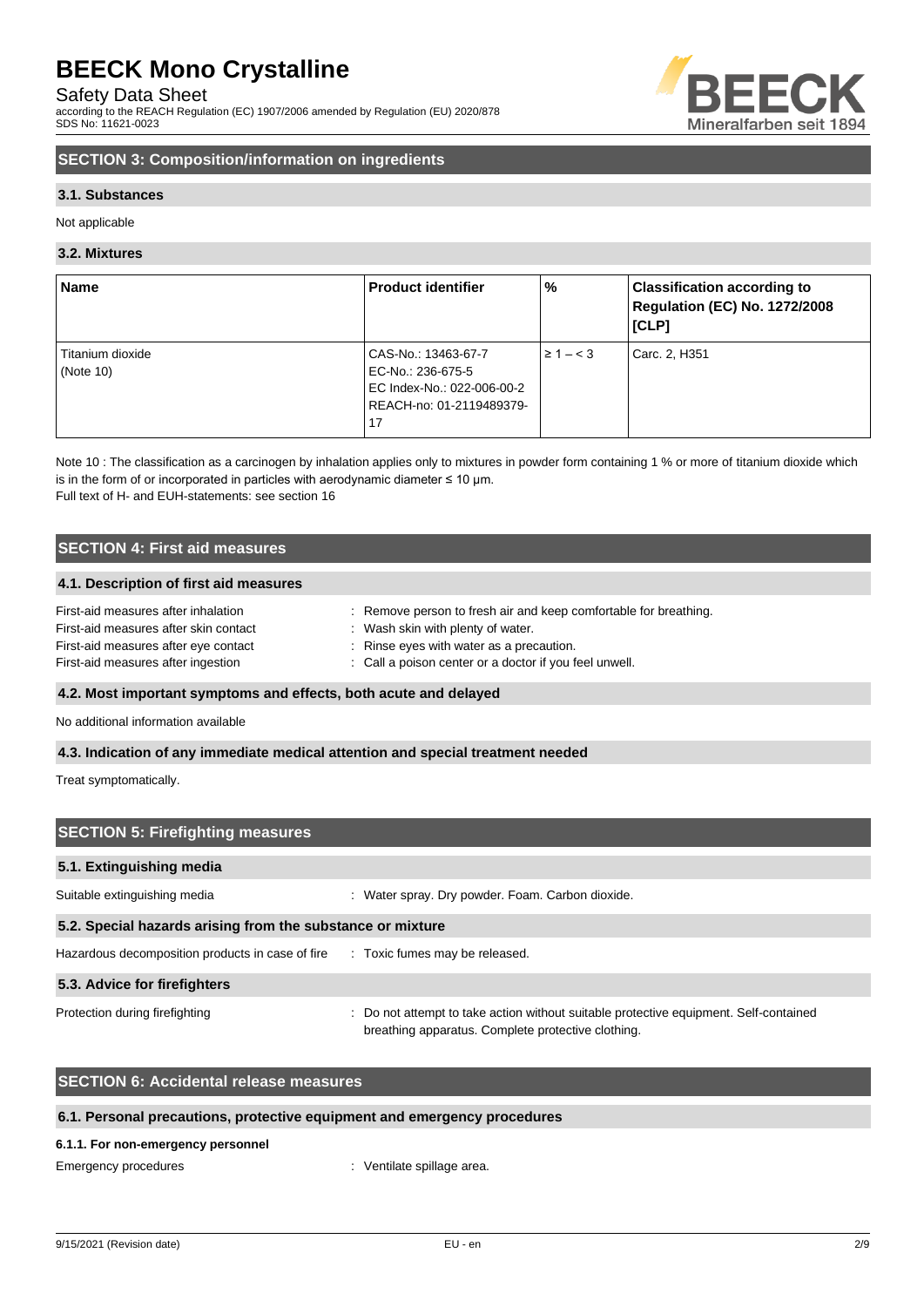Safety Data Sheet

according to the REACH Regulation (EC) 1907/2006 amended by Regulation (EU) 2020/878 SDS No: 11621-0023



#### **6.1.2. For emergency responders**

Protective equipment **interprotective** content of the not attempt to take action without suitable protective equipment. For further information refer to section 8: "Exposure controls/personal protection".

## **6.2. Environmental precautions** Avoid release to the environment. **6.3. Methods and material for containment and cleaning up** Methods for cleaning up example and the state up liquid spill into absorbent material. Other information **contract of the contract of the Contract of Contract Standard Contract of Contract Contract Contract Standard Contract Contract Contract Contract Contract Contract Contract Contract Contract Contract Con 6.4. Reference to other sections** For further information refer to section 13. **SECTION 7: Handling and storage**

## **7.1. Precautions for safe handling** Precautions for safe handling : Ensure good ventilation of the work station. Wear personal protective equipment. Hygiene measures **included in the state of the state of the state of the state of the state of the state of the state of the state of the state of the state of the state of the state of the state of the state of the state** product. **7.2. Conditions for safe storage, including any incompatibilities** Storage conditions : Store in a well-ventilated place. Keep cool. Keep out of frost.

## **7.3. Specific end use(s)**

See Section 1.

## **SECTION 8: Exposure controls/personal protection**

Storage temperature  $\qquad \qquad : \qquad 5-25 \text{ °C}$ 

## **8.1. Control parameters**

#### **8.1.1 National occupational exposure and biological limit values**

No additional information available

#### **8.1.2. Recommended monitoring procedures**

No additional information available

#### **8.1.3. Air contaminants formed**

No additional information available

## **8.1.4. DNEL and PNEC**

No additional information available

#### **8.1.5. Control banding**

No additional information available

## **8.2. Exposure controls**

#### **8.2.1. Appropriate engineering controls**

#### **Appropriate engineering controls:**

Ensure good ventilation of the work station.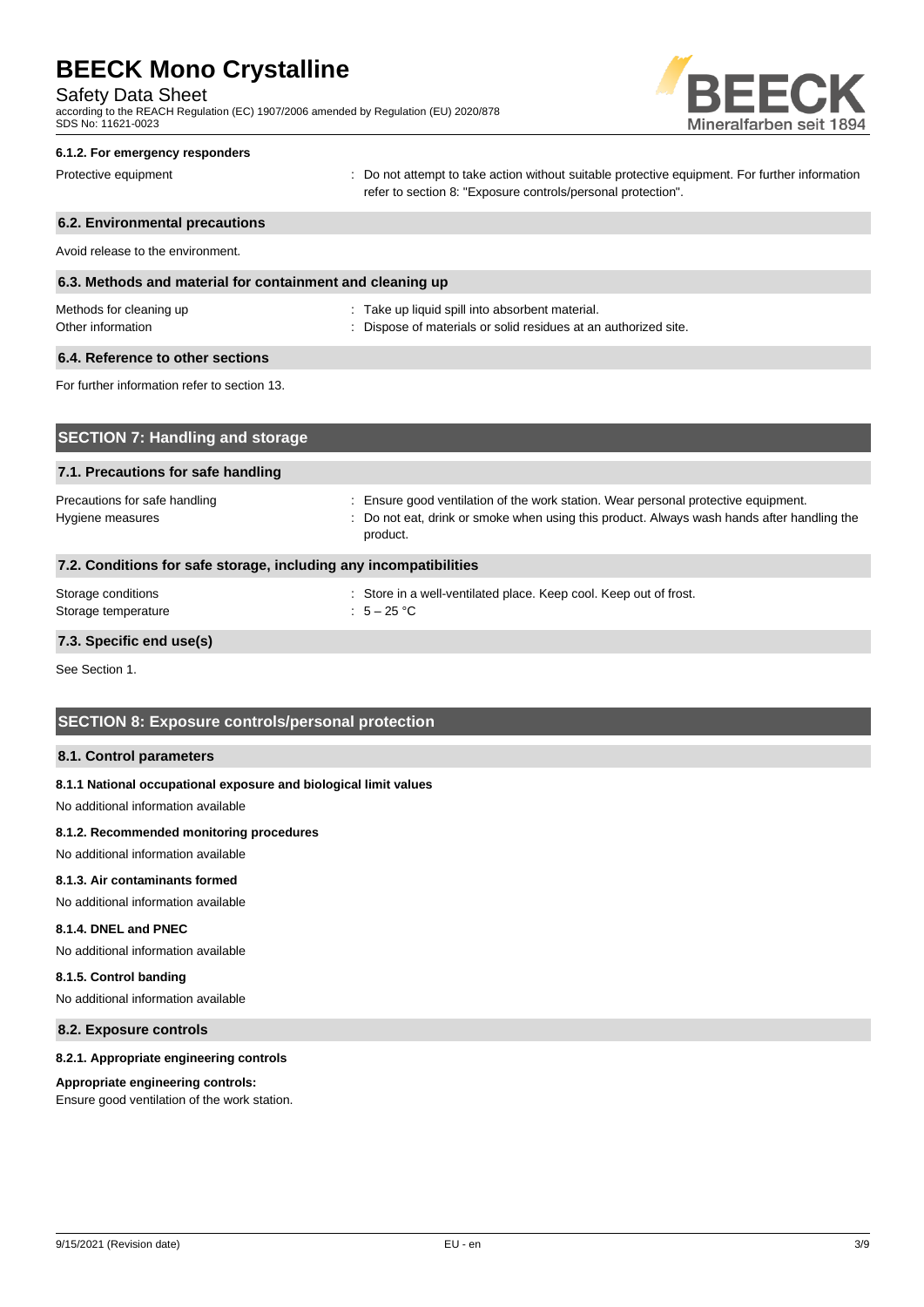Safety Data Sheet

according to the REACH Regulation (EC) 1907/2006 amended by Regulation (EU) 2020/878 SDS No: 11621-0023

#### **8.2.2. Personal protection equipment**

#### **Personal protective equipment symbol(s):**



#### **8.2.2.1. Eye and face protection**

**Eye protection:** Safety glasses

#### **8.2.2.2. Skin protection**

#### **Skin and body protection:** Wear suitable protective clothing

**Hand protection:** Protective gloves

## **8.2.2.3. Respiratory protection**

## **Respiratory protection:**

In case of insufficient ventilation, wear suitable respiratory equipment

### **8.2.2.4. Thermal hazards**

No additional information available

**8.2.3. Environmental exposure controls**

#### **Environmental exposure controls:**

Avoid release to the environment.

## **SECTION 9: Physical and chemical properties**

## **9.1. Information on basic physical and chemical properties**

| Physical state<br>Colour<br>Odour               | Liquid<br>White, toned.<br>Mild. |
|-------------------------------------------------|----------------------------------|
| Odour threshold                                 | Not available                    |
| Melting point                                   | Not available                    |
| Freezing point                                  | Not available                    |
| Boiling point                                   | Not available                    |
| Flammability                                    | Not applicable                   |
| <b>Explosive limits</b>                         | Not available                    |
| Lower explosive limit (LEL)                     | Not available                    |
| Upper explosive limit (UEL)                     | Not available                    |
| Flash point                                     | Not available                    |
| Auto-ignition temperature                       | Not available                    |
| Decomposition temperature                       | Not available                    |
| pH                                              | 11 ISO 4316                      |
| Viscosity, kinematic                            | Not available                    |
| Viscosity, dynamic                              | $< 500$ mPa $\cdot$ s            |
| Solubility                                      | Not available                    |
| Partition coefficient n-octanol/water (Log Kow) | Not available                    |
| Vapour pressure                                 | Not available                    |
| Vapour pressure at 50 °C                        | Not available                    |
| Density                                         | $\approx$ 1.5 g/cm <sup>3</sup>  |
| Relative density                                | Not available                    |
| Relative vapour density at 20 °C                | Not available                    |
| Particle size                                   | Not applicable                   |
| Particle size distribution                      | Not applicable                   |
| Particle shape                                  | Not applicable                   |
| Particle aspect ratio                           | Not applicable                   |
|                                                 |                                  |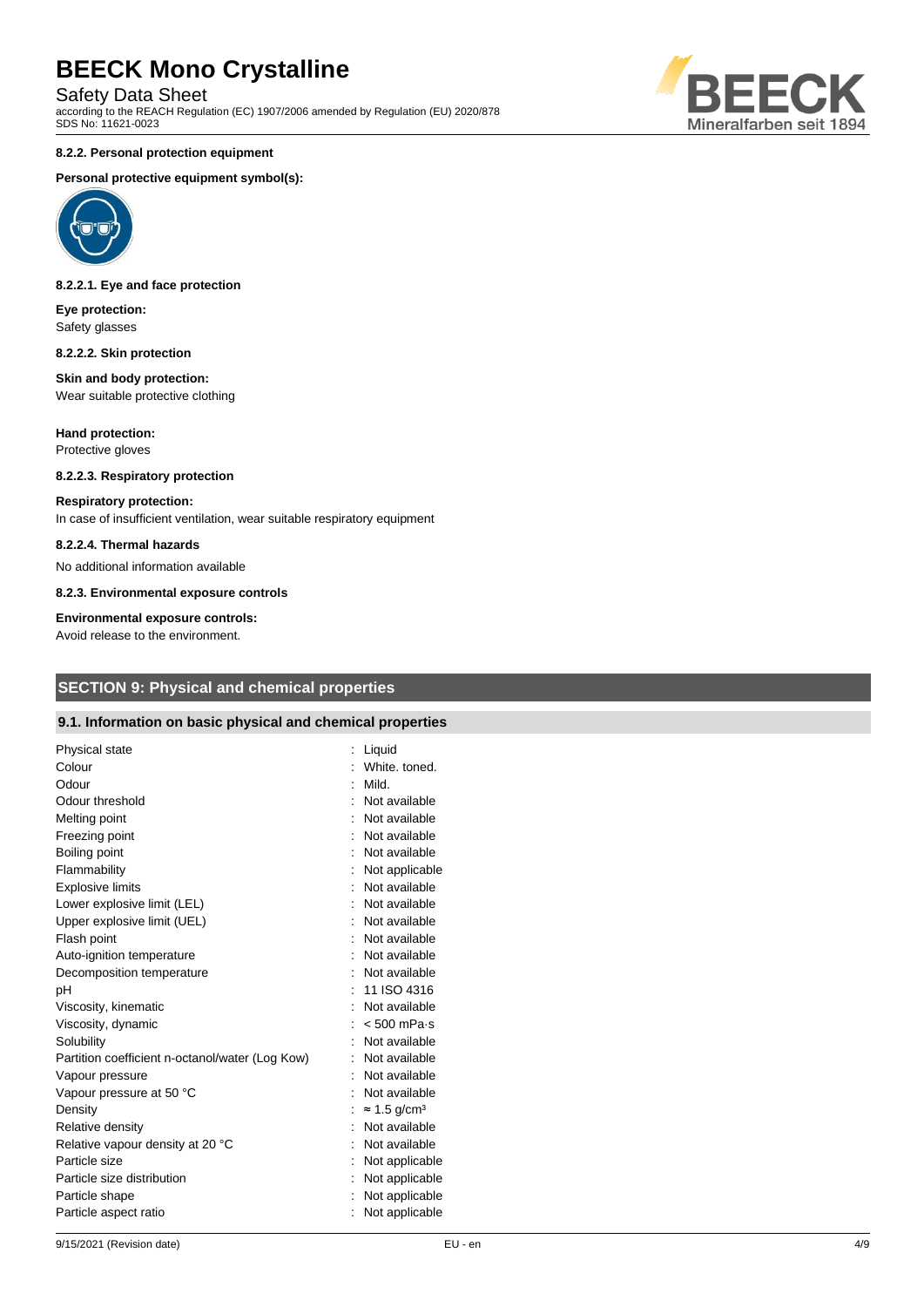## Safety Data Sheet

according to the REACH Regulation (EC) 1907/2006 amended by Regulation (EU) 2020/878 SDS No: 11621-0023



| Particle aggregation state     | : Not applicable |
|--------------------------------|------------------|
| Particle agglomeration state   | : Not applicable |
| Particle specific surface area | : Not applicable |
| Particle dustiness             | : Not applicable |
|                                |                  |

## **9.2. Other information**

### **9.2.1. Information with regard to physical hazard classes**

No additional information available

### **9.2.2. Other safety characteristics**

VOC content : 0 g/l

| <b>SECTION 10: Stability and reactivity</b> |  |
|---------------------------------------------|--|
|                                             |  |
|                                             |  |

## **10.1. Reactivity**

The product is non-reactive under normal conditions of use, storage and transport.

## **10.2. Chemical stability**

Stable under normal conditions.

## **10.3. Possibility of hazardous reactions**

No dangerous reactions known under normal conditions of use.

### **10.4. Conditions to avoid**

None under recommended storage and handling conditions (see section 7).

#### **10.5. Incompatible materials**

No additional information available

## **10.6. Hazardous decomposition products**

Under normal conditions of storage and use, hazardous decomposition products should not be produced.

## **SECTION 11: Toxicological information**

## **11.1. Information on hazard classes as defined in Regulation (EC) No 1272/2008**

| Acute toxicity (oral)              | Not classified<br>$\sim$             |
|------------------------------------|--------------------------------------|
| Acute toxicity (dermal)            | : Not classified                     |
| Acute toxicity (inhalation)        | : Not classified                     |
| Skin corrosion/irritation          | : Not classified<br>pH: 11 ISO 4316  |
| Serious eye damage/irritation      | : Not classified<br>pH: 11 ISO 4316  |
| Respiratory or skin sensitisation  | : Not classified                     |
| Germ cell mutagenicity             | Not classified<br>۰.                 |
| Carcinogenicity                    | Not classified.                      |
| Titanium dioxide (13463-67-7)      |                                      |
| IARC group                         | 2B - Possibly carcinogenic to humans |
| Reproductive toxicity              | : Not classified                     |
| STOT-single exposure               | : Not classified                     |
| STOT-repeated exposure             | : Not classified                     |
| Aspiration hazard                  | : Not classified                     |
| 11.2. Information on other hazards |                                      |

No additional information available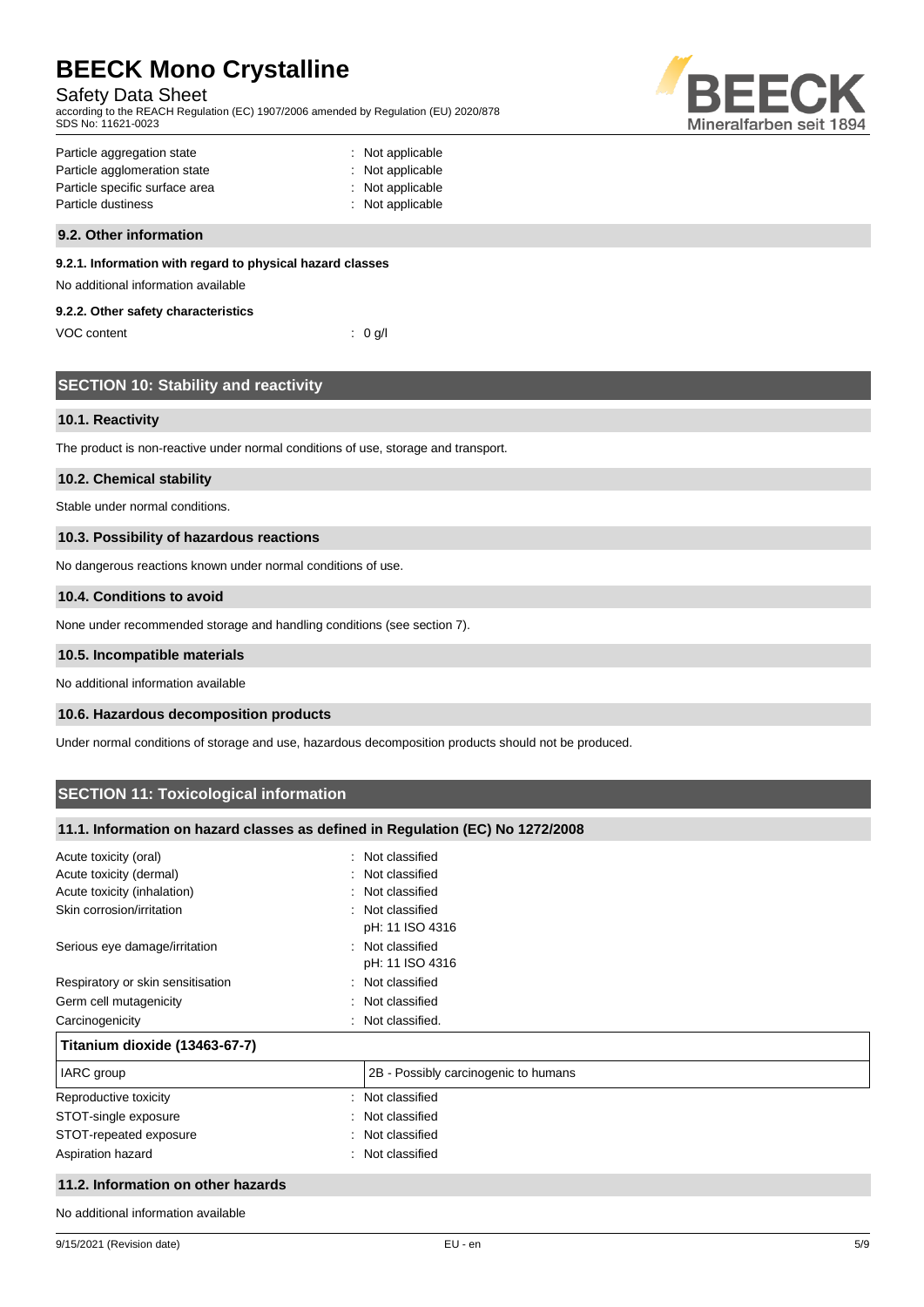Safety Data Sheet

according to the REACH Regulation (EC) 1907/2006 amended by Regulation (EU) 2020/878 SDS No: 11621-0023



## **SECTION 12: Ecological information**

## **12.1. Toxicity**

| Ecology - general<br>Hazardous to the aquatic environment, short-term<br>(acute)<br>Hazardous to the aquatic environment, long-term<br>(chronic) | The product is not considered harmful to aquatic organisms nor to cause long-term adverse<br>effects in the environment.<br>: Not classified<br>: Not classified |
|--------------------------------------------------------------------------------------------------------------------------------------------------|------------------------------------------------------------------------------------------------------------------------------------------------------------------|
| 12.2. Persistence and degradability                                                                                                              |                                                                                                                                                                  |
| No additional information available                                                                                                              |                                                                                                                                                                  |
| 12.3. Bioaccumulative potential                                                                                                                  |                                                                                                                                                                  |
| No additional information available                                                                                                              |                                                                                                                                                                  |
| 12.4. Mobility in soil                                                                                                                           |                                                                                                                                                                  |
| No additional information available                                                                                                              |                                                                                                                                                                  |
| 12.5. Results of PBT and vPvB assessment                                                                                                         |                                                                                                                                                                  |
| No additional information available                                                                                                              |                                                                                                                                                                  |
| 12.6. Endocrine disrupting properties                                                                                                            |                                                                                                                                                                  |
| No additional information available                                                                                                              |                                                                                                                                                                  |
| 12.7. Other adverse effects                                                                                                                      |                                                                                                                                                                  |

No additional information available

## **SECTION 13: Disposal considerations**

## **13.1. Waste treatment methods**

Waste treatment methods : Dispose of contents/container in accordance with licensed collector's sorting instructions.

European List of Waste (LoW) code : 08 01 12 - waste paint and varnish other than those mentioned in 08 01 11

## **SECTION 14: Transport information**

## In accordance with ADR / IMDG / IATA / ADN / RID

| <b>ADR</b>                             | <b>IMDG</b>    | <b>IATA</b>    | <b>ADN</b>     | <b>RID</b>     |
|----------------------------------------|----------------|----------------|----------------|----------------|
| 14.1. UN number or ID number           |                |                |                |                |
| Not applicable                         | Not applicable | Not applicable | Not applicable | Not applicable |
| 14.2. UN proper shipping name          |                |                |                |                |
| Not applicable                         | Not applicable | Not applicable | Not applicable | Not applicable |
| 14.3. Transport hazard class(es)       |                |                |                |                |
| Not applicable                         | Not applicable | Not applicable | Not applicable | Not applicable |
| 14.4. Packing group                    |                |                |                |                |
| Not applicable                         | Not applicable | Not applicable | Not applicable | Not applicable |
| 14.5. Environmental hazards            |                |                |                |                |
| Not applicable                         | Not applicable | Not applicable | Not applicable | Not applicable |
| No supplementary information available |                |                |                |                |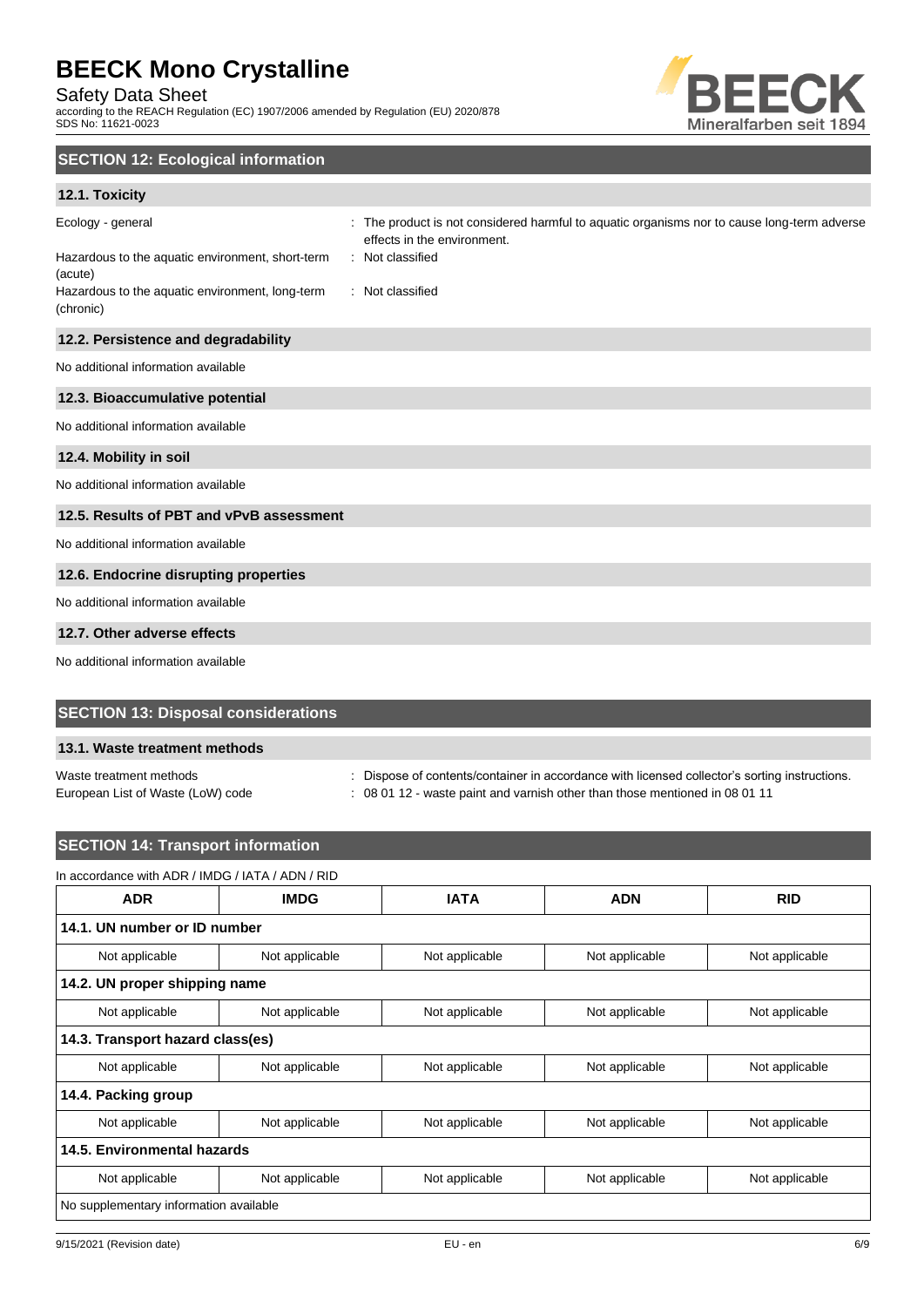Safety Data Sheet

according to the REACH Regulation (EC) 1907/2006 amended by Regulation (EU) 2020/878 SDS No: 11621-0023

## **14.6. Special precautions for user**

## **Overland transport**

Not applicable

**Transport by sea** Not applicable

**Air transport** Not applicable

**Inland waterway transport** Not applicable

## **Rail transport**

Not applicable

## **14.7. Maritime transport in bulk according to IMO instruments**

Not applicable

## **SECTION 15: Regulatory information**

## **15.1. Safety, health and environmental regulations/legislation specific for the substance or mixture**

## **15.1.1. EU-Regulations**

Contains no REACH substances with Annex XVII restrictions

Contains no substance on the REACH candidate list

Contains no REACH Annex XIV substances

Contains no substance subject to Regulation (EU) No 649/2012 of the European Parliament and of the Council of 4 July 2012 concerning the export and import of hazardous chemicals.

Contains no substance subject to Regulation (EU) No 2019/1021 of the European Parliament and of the Council of 20 June 2019 on persistent organic pollutants

Contains no substance subject to Regulation (EU) 2019/1148 of the European Parliament and of the Council of 20 June 2019 on the marketing and use of explosives precursors.

VOC content : 0 g/l

## **15.1.2. National regulations**

No additional information available

## **15.2. Chemical safety assessment**

No chemical safety assessment has been carried out

## **SECTION 16: Other information**

|             | <b>Abbreviations and acronyms:</b>                                                              |  |  |
|-------------|-------------------------------------------------------------------------------------------------|--|--|
| <b>ADN</b>  | European Agreement concerning the International Carriage of Dangerous Goods by Inland Waterways |  |  |
| <b>ADR</b>  | European Agreement concerning the International Carriage of Dangerous Goods by Road             |  |  |
| <b>ATE</b>  | <b>Acute Toxicity Estimate</b>                                                                  |  |  |
| <b>BCF</b>  | Bioconcentration factor                                                                         |  |  |
| <b>BLV</b>  | <b>Biological limit value</b>                                                                   |  |  |
| <b>BOD</b>  | Biochemical oxygen demand (BOD)                                                                 |  |  |
| <b>COD</b>  | Chemical oxygen demand (COD)                                                                    |  |  |
| <b>DMEL</b> | Derived Minimal Effect level                                                                    |  |  |

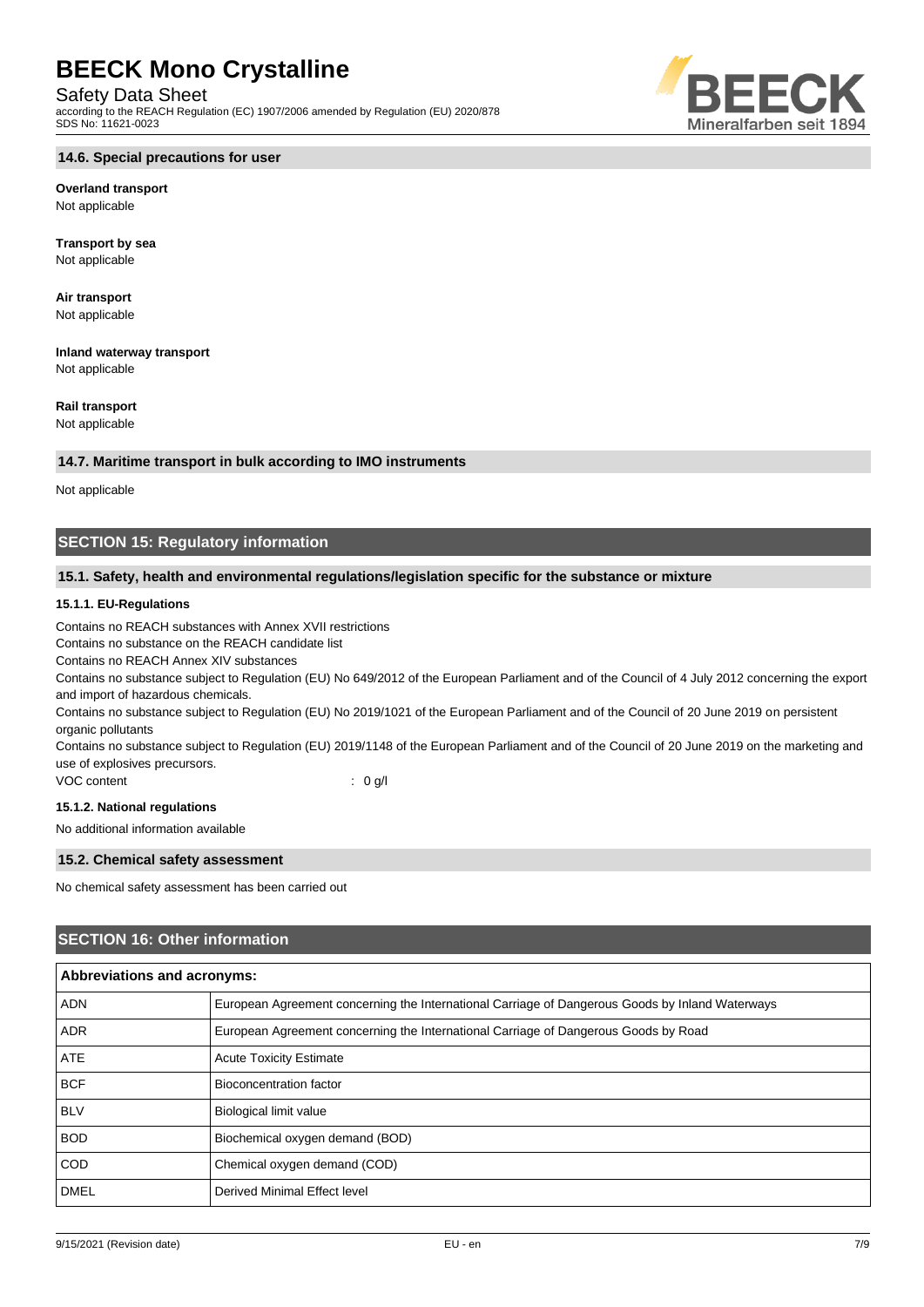Safety Data Sheet

according to the REACH Regulation (EC) 1907/2006 amended by Regulation (EU) 2020/878 SDS No: 11621-0023



| Abbreviations and acronyms: |                                                                                                     |
|-----------------------------|-----------------------------------------------------------------------------------------------------|
| <b>DNEL</b>                 | Derived-No Effect Level                                                                             |
| EC-No.                      | European Community number                                                                           |
| <b>EC50</b>                 | Median effective concentration                                                                      |
| EN                          | European Standard                                                                                   |
| <b>IARC</b>                 | International Agency for Research on Cancer                                                         |
| <b>IATA</b>                 | International Air Transport Association                                                             |
| <b>IMDG</b>                 | International Maritime Dangerous Goods                                                              |
| <b>LC50</b>                 | Median lethal concentration                                                                         |
| LD50                        | Median lethal dose                                                                                  |
| LOAEL                       | Lowest Observed Adverse Effect Level                                                                |
| <b>NOAEC</b>                | No-Observed Adverse Effect Concentration                                                            |
| <b>NOAEL</b>                | No-Observed Adverse Effect Level                                                                    |
| <b>NOEC</b>                 | No-Observed Effect Concentration                                                                    |
| OECD                        | Organisation for Economic Co-operation and Development                                              |
| <b>OEL</b>                  | Occupational Exposure Limit                                                                         |
| PBT                         | <b>Persistent Bioaccumulative Toxic</b>                                                             |
| <b>PNEC</b>                 | <b>Predicted No-Effect Concentration</b>                                                            |
| <b>RID</b>                  | Regulations concerning the International Carriage of Dangerous Goods by Rail                        |
| <b>SDS</b>                  | Safety Data Sheet                                                                                   |
| <b>STP</b>                  | Sewage treatment plant                                                                              |
| ThOD                        | Theoretical oxygen demand (ThOD)                                                                    |
| <b>TLM</b>                  | Median Tolerance Limit                                                                              |
| <b>VOC</b>                  | Volatile Organic Compounds                                                                          |
| CAS-No.                     | Chemical Abstract Service number                                                                    |
| N.O.S.                      | Not Otherwise Specified                                                                             |
| vPvB                        | Very Persistent and Very Bioaccumulative                                                            |
| ED                          | Endocrine disrupting properties                                                                     |
| <b>DOT</b>                  | Department of Transport                                                                             |
| <b>TDG</b>                  | <b>Transportation of Dangerous Goods</b>                                                            |
| <b>REACH</b>                | Registration, Evaluation, Authorisation and Restriction of Chemicals Regulation (EC) No 1907/2006   |
| <b>GHS</b>                  | Globally Harmonized System of Classification, Labelling and Packaging of Chemicals                  |
| CAS                         | CAS (Chemical Abstracts Service) number                                                             |
| <b>IBC-Code</b>             | International Code for the Construction and Equipment of Ships carrying Dangerous Chemicals in Bulk |
| <b>CLP</b>                  | Classification Labelling Packaging Regulation; Regulation (EC) No 1272/2008                         |
| MARPOL 73/78                | MARPOL 73/78: International Convention for the Prevention of Pollution From Ships                   |
| ADG                         | Transport of Australian Dangerous Goods                                                             |